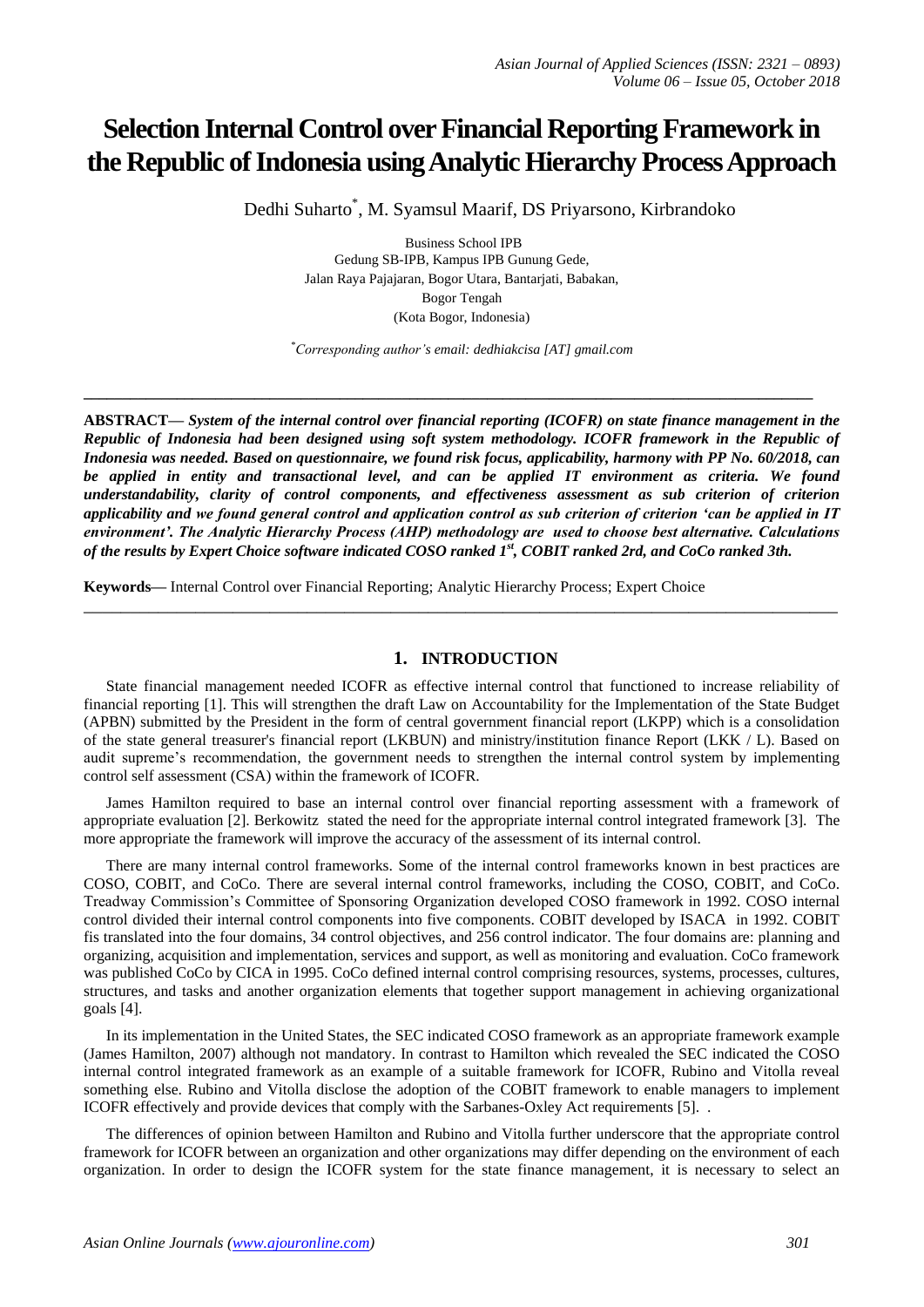appropriate internal control framework of the system between COSO and COBIT or other internal control framework..

This study evaluate the three ICOFR frameworks to select one that is compatible with ICOFR for the management of state finance in Indonesia. Some criteria and sub-criteria founded based on questionnaire before were weighted using the Analytical Hierarchy Process methodology [6]. .

# **2. ANALYTIC HIERARCHY PROCESS (AHP)**

AHP is a technique of Multiple Criteria Decision Making, a technique that allows someone to make decisions in the presence of multiple criteria [7] . Multiple Criteria Decision Making originates from operational research and supports an individual decision maker make an appropriate decision [8]. To provide ease in the process of making decisions wisely from a varied group of options available, MCDM methods are applied effectively.

Another MCDM technique is Analytical Network Process (ANP). The AHP was chosen than the ANP because there is hierarchical structure in this study. The hierarchical structure requires elements judgments does not depend on the elements on the lower level. Additionally, the usage of AHP may allow for excellent results if totally independent alternatives no more than nine [9] and in this study the totally independent alternatives are three.

The advantage of AHP is that the final ranking is obtained on the basis of pair-wise assessment between the criteria and the alternatives, both of which are selected as part of this study. Additional reason, the AHP approach is engaged because its algorithm is rational and easily comprehensible. AHP is a basic approach to decision making, designed rationally and intuitively to select the best of evaluated options taking into account several criteria [10]. AHP is a useful tool for analyzing decisions [11]. The decision analysis according to Keeney and Raiffa [12] is designed to help make a choice among some predetermined alternatives.

## **3. METHODOLOGY**

To get the criteria and sub criteria that will be used in choosing the control framework, 56 respondents involved in the management of state finances was ask questions through questionnaires. Previously the questionnaires instrument has been tested the validity and reliability to 25 respondents with 5% significance for two-way test and r table is 0.3961. The result was stated valid because the correlation coefficient of each question in questionnaire > 0.3961 and reliable because cronbach alpha above 0.70 [13]. From the questionnaires, criteria, sub criteria, and sub sub-criteria was generated as Table 1

| Criteria                                              | Sub criteria                         | Sub sub-criteria    |
|-------------------------------------------------------|--------------------------------------|---------------------|
| 1 harmony with PP No. 60/2008                         | None                                 | none                |
| 2 can be applied in IT environment                    | 2a general control                   | none                |
|                                                       | 2b application control               | none                |
| 3 can be applied in entity and<br>transactional level | None                                 | none                |
| 4 easy to apply                                       | 4a easy to understand                | none                |
|                                                       | 4b can be assessed its effectiveness | 4b.1 design         |
|                                                       |                                      | 4b.2 implementation |
|                                                       | 4c clarity of control elements       | none                |
| 5 pay attention to risk                               | None                                 | none                |

Table 1: Criteria, sub criteria, and sub sub-criteria

The Analytical Hierarchy Process, a powerful and flexible MCDM technique, involves pair- wise comparisons between a set of alternatives for each criterion and can be modeled by dividing the problem at various levels so that it forms a hierarchy. A goal position in the highest hierarchy level. The middle levels are criteria that contribute to the goal. The criteria can be breakdown as sub criteria and sub sub-criteria. Some alternatives positions are in the bottom level to be evaluated. Pair-wise comparisons are made using a scale of absolute judgments (1, 3, 5, 7, 9), as well as intermediate values between the two judgments that represents the relative measure of one alternative over another with respect to the criteria [14]. The AHP reduces complex decisions to a series of simple comparisons and rankings and then synthesizes the results. The AHP main steps using Expert Choice Software include:

- 1. Statement of the goal, decision criteria, and alternatives.
- 2. Achieving decisions from several experts.
- 3. Computation of the consistency ratio which should be less than 0.1.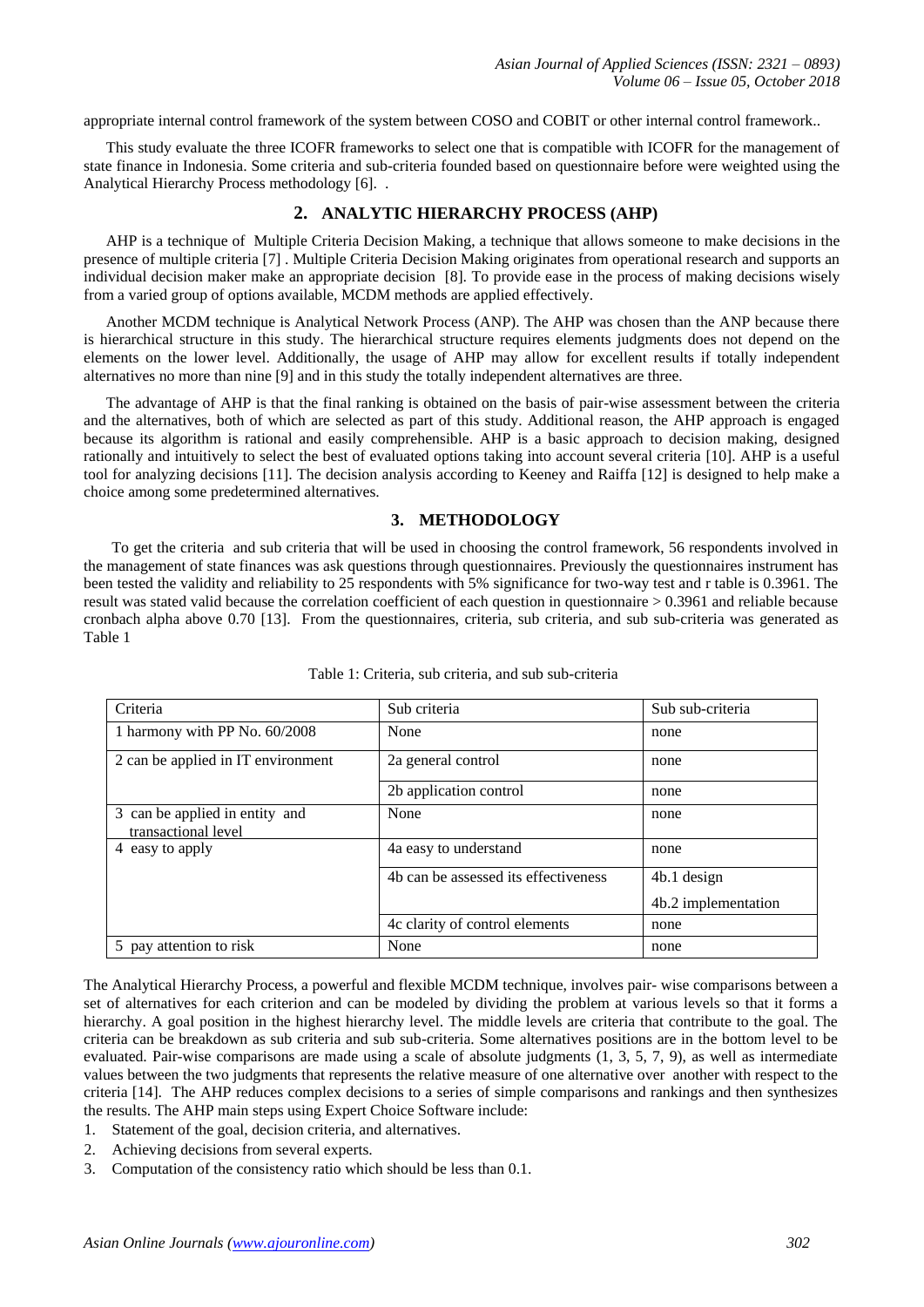- 4. Comparing the relative importance with respect to goal
- 5. Ranking the priority of criteria
- 6. Ranking the priority of alternatives
- 7. Selecting alternatives with choosing the highest rank. Based on the criteria, sub criteria, and sub sub-criteria that have been generated through the questionnaire and associated with the choice of control framework, can be arranged AHP hierarchy structure as Figure 1.





Numerical values was taken from fundamental scale of absolute numbers (1,2,3,4,5,6,7,8,9). Intensity of importance "1" means equal importance and "9" means extreme importance and between them there are 2 until 8. By judgments using them we make the pair wise comparisons. These comparisons lead to positive and reciprocal ( $aij = 1/aji$ ) matrices in which scales of ratio are derived in the main eigenvectors form. The method calculates the consistency ratio to confirm the consistency of the decisions, and the acceptability of these decisions should be about 0.10 or less [15].

#### **4. DISCUSSION**

Eight experts who have practical experiences and international certifications in the internal control / audit fields (eg. CCSA [Certified of Control Self Assesment], CIA in internal audit, CISA in IS audit, CA [Chartered Accountant], CPA [Certified Public Accountant]) are consulted from point of view of each criterion. The eights experts are: Bayu Triastoto, CIA, CRMA, CA, an auditor and trainer of internal control as 1<sup>st</sup> Expert, Widodo, CIA, CISA, CISM, an IT auditor and practitioner of internal control as 2<sup>nd</sup> Expert, Tri Achmadi, CA, CIA, CISA, CGEIT, an auditor and practitioner of internal control as 3<sup>rd</sup> Expert, Diaz, CFE, CIA, CA, CRMA, CPA, CFSA, CCSA, CICA, a trainer of practitioner of internal control as 4<sup>th</sup> Expert, Harso, CIA, CCSA, an auditor and trainer of internal control as 5<sup>th</sup> Expert, Gilang, CISA, CGEIT, COBIT5F. an IT auditor as 6<sup>th</sup> Expert, Robby, COBIT, CISA, an auditor as  $7<sup>th</sup>$  Expert, and Febri, CIA, CISA, CFSA, an auditor as  $8<sup>th</sup>$  Expert.

The personal decisions of them were combined to produce only one value for the priorities of the aims. Before using personal decisions of eight experts above, Expert Choice calculates the consistency ratio to confirm the consistency of the decisions and the acceptability of these decisions. The result was obtained as Figure 2.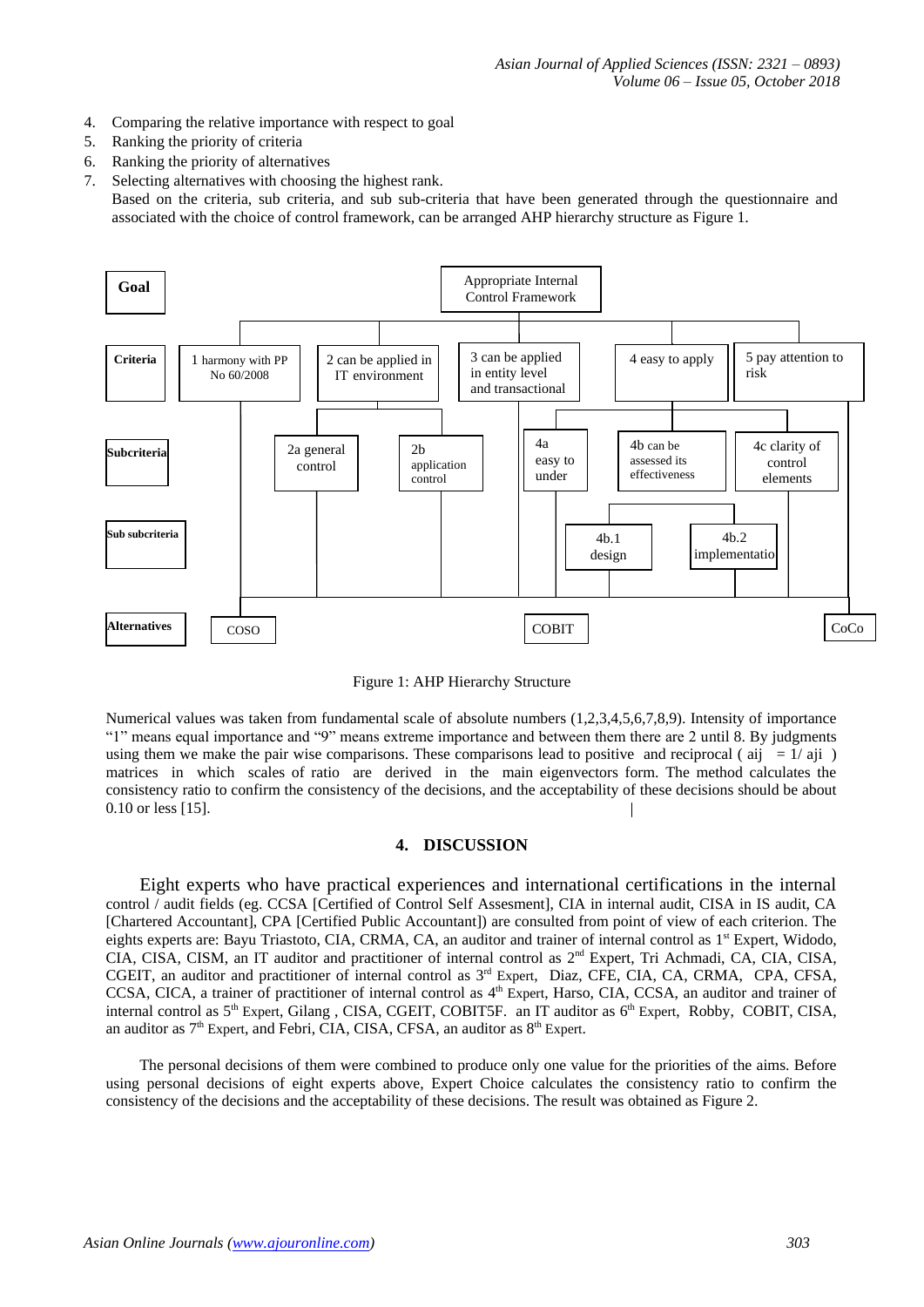*Asian Journal of Applied Sciences (ISSN: 2321 – 0893) Volume 06 – Issue 05, October 2018*

 $\overline{a}$ 

| <b>PID</b>     | Name              | Overall  | Goal: Appropriate Internal Control Framework |
|----------------|-------------------|----------|----------------------------------------------|
|                |                   | #Factors | 5                                            |
| 1              | <b>ECombined</b>  | ,0021    | ,0022                                        |
| $\overline{2}$ | Bayu              | ,0061    | ,0059                                        |
| 3              | Diaz              | ,0646    | ,0717                                        |
| 4              | Febri             | ,0851    | ,0957                                        |
| 5              | Gilang            | ,0464    | ,0496                                        |
| 6              | Harso             | ,0000    | ,0000                                        |
| $\overline{7}$ | Robby             | ,0049    | ,0045                                        |
| 8              | <b>Tri Ahmadi</b> | ,0000    | ,0000                                        |
| 9              | Widodo            | .0057    | ,0059                                        |

#### Figure 2: Inconsistencies at goal

According to figure 2, combined consistency ratio 0.21% indicates the eight experts' decision is consistent and acceptable because consistency ratio <10%. There is no personal experts consistency ratio more than 10%. The highest inconsistencies is 9,57% but still no more than 10%. The conclusions are the eight experts' decision is consistent and acceptable thus their decisions can be used in selecting internal control framework in this study.

Based on decision of the eight experts, there is a table pair wise comparison.

| Table 2: Decision from the eights experts |  |  |
|-------------------------------------------|--|--|
|                                           |  |  |

| Pair-wise                   |                | 1 <sup>st</sup> |                | 2 <sup>nd</sup> |                |   | 3 <sup>rd</sup> | 4 <sup>th</sup> |                |              | 5 <sup>th</sup> | 6 <sup>th</sup> |                | 7 <sup>th</sup> |                |                | 8 <sup>th</sup> |
|-----------------------------|----------------|-----------------|----------------|-----------------|----------------|---|-----------------|-----------------|----------------|--------------|-----------------|-----------------|----------------|-----------------|----------------|----------------|-----------------|
| comparison                  |                | Expert          |                | Expert          |                |   | Expert          | Expert          |                |              | Expert          | Expert          |                | Expert          |                |                | Expert          |
| Α                           | B              | A/B             | $1 - 9$        | A/B             | $1 - 9$        |   | $A/B$ 1-9       |                 | $A/B$   1-9    |              | $A/B$ 1-9       | $A/B$ 1-9       |                | $A/B$ 1-9       |                | A/B            | $1 - 9$         |
| <b>Criteria</b>             |                |                 |                |                 |                |   |                 |                 |                |              |                 |                 |                |                 |                |                |                 |
| $\mathbf{1}$                | $\overline{2}$ | B               | 3              | A               | $\mathbf{1}$   | A | $\overline{2}$  | A               | $\mathbf{1}$   | A            | $\overline{2}$  | B               | 3              | A               | 3              | A              | 3               |
| $\overline{2}$              | 3              | B               | $\overline{2}$ | B               | 3              | A | $\mathbf{1}$    | B               | 4              | A            | $\mathbf{1}$    | A               | $\overline{2}$ | B               | 3              | B              | $\overline{2}$  |
| 3                           | 4              | A               | $\overline{2}$ | A               | $\overline{4}$ | A | $\mathbf{1}$    | A               | $\mathbf{1}$   | <sub>B</sub> | $\overline{2}$  | A               | $\mathbf{1}$   | A               | 4              | A              | $\mathbf{1}$    |
| $\mathbf{1}$                | 3              | B               | 4              | B               | 3              | A | $\overline{2}$  | B               | $\overline{4}$ | A            | $\overline{2}$  | B               | $\overline{2}$ | A               | $\mathbf{1}$   | B              | 4               |
| 3                           | 5              | A               | 1              | A               | $\mathbf{1}$   | B | $\overline{2}$  | A               | 1              | A            | $\mathbf{1}$    | A               | $\mathbf{1}$   | A               | 1              | A              | 1               |
| $\mathbf{1}$                | 4              | B               | 3              | A               | $\overline{2}$ | A | $\overline{2}$  | A               | $\mathbf{1}$   | A            | $\mathbf{1}$    | A               | $\overline{2}$ | A               | 4              | B              | 4               |
| $\mathbf{1}$                | 5              | B               | 4              | B               | 3              | A | 1               | A               | $\mathbf{1}$   | A            | 2               | B               | $\overline{2}$ | A               | 1              | <sub>B</sub>   | 4               |
| $\overline{2}$              | 5              | B               | $\overline{2}$ | B               | 3              | B | $\overline{2}$  | B               | $\overline{4}$ | A            | $\mathbf{1}$    | A               | $\overline{2}$ | B               | 3              | B              | $\overline{2}$  |
| $\overline{2}$              | 4              | A               | $\mathbf{1}$   | A               | $\overline{2}$ | A | $\mathbf{1}$    | B               | 4              | B            | $\overline{2}$  | A               | $\overline{2}$ | A               | $\overline{2}$ | B              | $\overline{2}$  |
| 5                           | 4              | A               | $\overline{2}$ | A               | 4              | A | $\overline{2}$  | A               | 1              | B            | $\overline{2}$  | A               | $\mathbf{1}$   | A               | 4              | A              | $\mathbf{1}$    |
| Sub criteria 2              |                |                 |                |                 |                |   |                 |                 |                |              |                 |                 |                |                 |                |                |                 |
| 2a                          | 2 <sub>b</sub> | A               | $\overline{2}$ | A               | $\overline{2}$ | A | $\mathbf{1}$    | A               | $\mathbf{1}$   | A            | $\mathbf{1}$    | A               | $\mathbf{1}$   | B               | 3              | A              | $\mathbf{1}$    |
| Sub criteria 4              |                |                 |                |                 |                |   |                 |                 |                |              |                 |                 |                |                 |                |                |                 |
| 4a                          | 4c             | A               | $\overline{2}$ | A               | $\mathbf{1}$   | A | $\mathbf{1}$    | A               | $\mathbf{1}$   | A            | $\mathbf{1}$    | B               | $\overline{2}$ | B               | 3              | A              | $\overline{2}$  |
| 4a                          | 4 <sub>b</sub> | B               | $\overline{2}$ | A               | $\overline{4}$ | A | $\mathbf{1}$    | A               | $\overline{1}$ | B            | $\overline{2}$  | B               | $\overline{2}$ | B               | 4              | A              | $\overline{2}$  |
| 4c                          | 4b             | B               | 3              | A               | $\overline{4}$ | A | $\mathbf{1}$    | A               | $\mathbf{1}$   | B            | $\overline{2}$  | A               | $\mathbf{1}$   | B               | $\overline{2}$ | A              | $\mathbf{1}$    |
| Sub subcriteria 4b          |                |                 |                |                 |                |   |                 |                 |                |              |                 |                 |                |                 |                |                |                 |
| 4b.1                        | 4b.2           | A               | $\overline{2}$ | B               | $\overline{2}$ | A | $\mathbf{1}$    | A               | $\mathbf{1}$   | B            | $\overline{2}$  | A               | $\mathbf{1}$   | B               | $\overline{2}$ | A              | $\mathbf{1}$    |
| <b>Based on criterion 1</b> |                |                 |                |                 |                |   |                 |                 |                |              |                 |                 |                |                 |                |                |                 |
| COSO                        | <b>COBIT</b>   | A               | 3              | A               | $\overline{2}$ | Α | $\overline{2}$  | A               | 4              | Α            | 4               | Α               | $\overline{2}$ | Α               | 3              | A              | $\mathbf{1}$    |
| COSO                        | CoCo           | A               | 3              | $\overline{A}$  | 5              | A | $\overline{2}$  | A               | 5              | A            | 3               | $\overline{A}$  | 4              | A               | 4              | $\overline{A}$ | $\mathbf{1}$    |
| <b>COBIT</b>                | CoCo           | A               | $\mathbf{1}$   | A               | $\overline{4}$ | A | $\mathbf{1}$    | A               | $\overline{2}$ | B            | $\overline{2}$  | A               | 3              | A               | $\overline{2}$ | A              | $\mathbf{1}$    |
| Based on sub criterion 2a   |                |                 |                |                 |                |   |                 |                 |                |              |                 |                 |                |                 |                |                |                 |
| COSO                        | <b>COBIT</b>   | B               | $\overline{2}$ | B               | $\overline{2}$ | A | $\overline{2}$  | A               | $\overline{2}$ | A            | $\mathbf{1}$    | A               | $\overline{2}$ | A               | 3              | A              | $\mathbf{1}$    |
| COSO                        | CoCo           | A               | $\overline{2}$ | A               | 3              | A | $\overline{2}$  | A               | $\mathbf{1}$   | A            | $\mathbf{1}$    | A               | 4              | A               | 3              | A              | $\overline{2}$  |
| <b>COBIT</b>                | CoCo           | A               | 3              | A               | 4              | A | 1               | B               | $\overline{2}$ | A            | $\mathbf{1}$    | A               | 5              | A               | 1              | A              | $\overline{2}$  |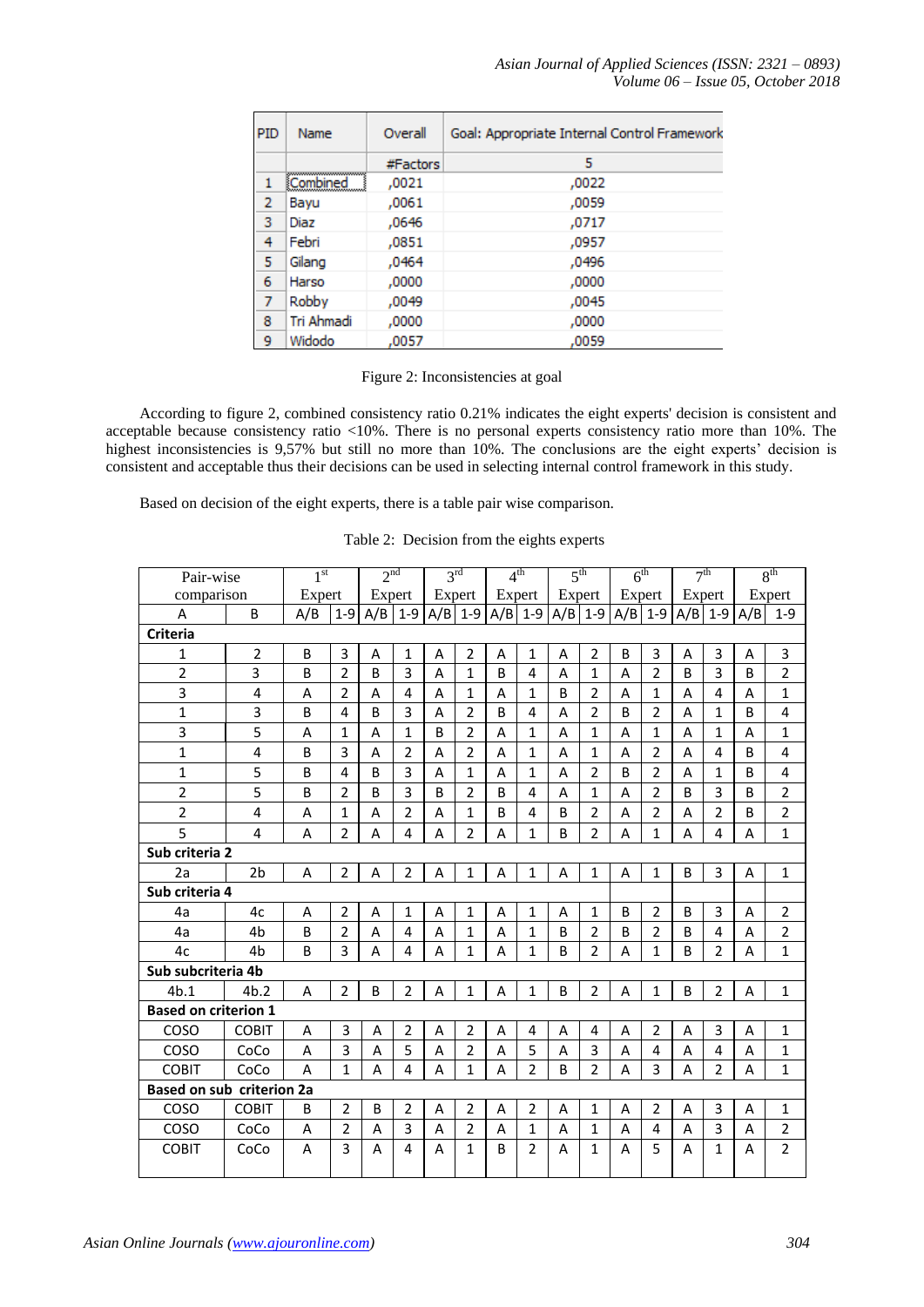| Pair-wise                        |                                  | 1 <sup>st</sup> |                | 2'nd   |                |   | 3 <sup>rd</sup> |   | 4 <sup>th</sup> |    | 5 <sup>th</sup> | 6 <sup>th</sup> |                |   | 7 <sup>th</sup> |                | 8 <sup>th</sup> |
|----------------------------------|----------------------------------|-----------------|----------------|--------|----------------|---|-----------------|---|-----------------|----|-----------------|-----------------|----------------|---|-----------------|----------------|-----------------|
| comparison                       |                                  | Expert          |                | Expert |                |   | Expert          |   | Expert          |    | Expert          | Expert          |                |   | Expert          |                | Expert          |
| A                                | B                                | A/B             | $1 - 9$        | A/B    | $1-9$          |   | $A/B$ 1-9       |   | $A/B$ 1-9       |    | $A/B$   1-9     |                 | $A/B$ 1-9      |   | $A/B$   1-9     | A/B            | $1 - 9$         |
|                                  | <b>Based on sub criterion 2b</b> |                 |                |        |                |   |                 |   |                 |    |                 |                 |                |   |                 |                |                 |
| COSO                             | <b>COBIT</b>                     | B               | $\overline{2}$ | B      | $\overline{2}$ | A | $\mathbf{1}$    | B | 3               | A  | $\mathbf{1}$    | A               | $\mathbf{1}$   | B | 3               | B              | $\overline{2}$  |
| COSO                             | CoCo                             | A               | $\overline{2}$ | A      | 3              | A | $\overline{2}$  | A | $\overline{2}$  | A  | $\overline{3}$  | A               | $\overline{3}$ | A | $\overline{2}$  | A              | $\overline{2}$  |
| <b>COBIT</b>                     | CoCo                             | A               | $\overline{3}$ | A      | 4              | A | $\overline{2}$  | A | 4               | A  | 3               | A               | 3              | A | $\overline{2}$  | A              | 3               |
| <b>Based on criterion 3</b>      |                                  |                 |                |        |                |   |                 |   |                 |    |                 |                 |                |   |                 |                |                 |
| COSO                             | <b>COBIT</b>                     | B               | $\overline{2}$ | B      | 3              | A | $\overline{2}$  | A | 3               | A  | $\overline{2}$  | A               | $\mathbf{1}$   | B | 3               | A              | $\mathbf{1}$    |
| COSO                             | CoCo                             | A               | $\overline{2}$ | B      | $\overline{2}$ | A | $\overline{2}$  | A | 4               | A  | 3               | A               | $\overline{2}$ | B | $\overline{2}$  | A              | $\mathbf{1}$    |
| <b>COBIT</b>                     | CoCo                             | A               | 3              | A      | $\overline{2}$ | А | $\mathbf{1}$    | A | $\overline{2}$  | A  | $\overline{2}$  | A               | $\overline{2}$ | А | $\overline{2}$  | A              | $\mathbf{1}$    |
| Based on sub criterion 4a        |                                  |                 |                |        |                |   |                 |   |                 |    |                 |                 |                |   |                 |                |                 |
| COSO                             | <b>COBIT</b>                     | A               | 3              | A      | $\overline{2}$ | A | $\mathbf{1}$    | A | 3               | A  | 3               | A               | $\mathbf{1}$   | B | 2               | A              | 1               |
| COSO                             | CoCo                             | A               | $\overline{2}$ | A      | $\overline{2}$ | B | $\overline{2}$  | A | $\overline{2}$  | A  | $\overline{2}$  | A               | 3              | A | 3               | A              | 1               |
| <b>COBIT</b>                     | CoCo                             | <sub>B</sub>    | $\overline{2}$ | A      | $\mathbf{1}$   | B | $\overline{2}$  | B | $\overline{2}$  | B  | $\overline{2}$  | A               | 3              | A | 4               | A              | 1               |
| Based on sub criterion 4b.1      |                                  |                 |                |        |                |   |                 |   |                 |    |                 |                 |                |   |                 |                |                 |
| COSO                             | <b>COBIT</b>                     | B               | $\overline{2}$ | B      | $\overline{2}$ | A | $\overline{2}$  | A | 1               | A  | $\mathbf{1}$    | B               | 2              | A | $\mathbf{1}$    | A              | 1               |
| COSO                             | CoCo                             | A               | $\overline{2}$ | A      | $\overline{2}$ | A | $\overline{2}$  | A | $\mathbf{1}$    | A  | $\mathbf{1}$    | A               | 3              | A | 4               | A              | $\overline{2}$  |
| <b>COBIT</b>                     | CoCo                             | $\overline{A}$  | 3              | A      | 3              | A | $\mathbf{1}$    | A | $\mathbf{1}$    | A  | $\mathbf{1}$    | A               | $\overline{4}$ | А | 4               | А              | $\overline{2}$  |
| Based on sub criterion 4b.2      |                                  |                 |                |        |                |   |                 |   |                 |    |                 |                 |                |   |                 |                |                 |
| COSO                             | <b>COBIT</b>                     | B               | $\overline{2}$ | B      | 3              | A | $\overline{2}$  | A | $\mathbf{1}$    | A  | $\mathbf{1}$    | A               | $\mathbf{1}$   | B | $\overline{2}$  | $\overline{A}$ | $\mathbf{1}$    |
| COSO                             | CoCo                             | A               | $\overline{2}$ | A      | $\overline{2}$ | A | $\overline{2}$  | A | $\mathbf{1}$    | A  | $\overline{2}$  | A               | $\overline{2}$ | A | $\overline{3}$  | A              | $\overline{2}$  |
| <b>COBIT</b>                     | CoCo                             | A               | $\overline{3}$ | А      | 4              | А | $\mathbf{1}$    | A | $\mathbf{1}$    | А  | $\overline{2}$  | A               | $\overline{2}$ | А | 4               | A              | $\overline{2}$  |
| <b>Based on sub criterion 4c</b> |                                  |                 |                |        |                |   |                 |   |                 |    |                 |                 |                |   |                 |                |                 |
| COSO                             | <b>COBIT</b>                     | A               | $\overline{2}$ | B      | $\overline{2}$ | A | $\overline{2}$  | A | $\overline{3}$  | A  | $\overline{2}$  | B               | $\overline{2}$ | A | $\mathbf{1}$    | A              | $\mathbf{1}$    |
| COSO                             | CoCo                             | A               | $\overline{2}$ | A      | $\overline{2}$ | A | $\overline{2}$  | A | $\overline{3}$  | A  | $\overline{3}$  | A               | 3              | Α | 4               | A              | $\overline{2}$  |
| <b>COBIT</b>                     | CoCo                             | A               | 1              | A      | 3              | A | $\mathbf{1}$    | A | $\mathbf{1}$    | A  | $\overline{2}$  | A               | $\overline{4}$ | A | 4               | A              | $\overline{2}$  |
| <b>Based on criterion 5</b>      |                                  |                 |                |        |                |   |                 |   |                 |    |                 |                 |                |   |                 |                |                 |
| COSO                             | <b>COBIT</b>                     | A               | 3              | B      | 3              | Α | $\overline{2}$  | A | $\mathbf{1}$    | Α  | 3               | Α               | $\overline{2}$ | A | 3               | A              | 1               |
| COSO                             | CoCo                             | A               | $\overline{2}$ | A      | $\overline{2}$ | A | $\overline{2}$  | A | $\overline{4}$  | A  | $\overline{2}$  | A               | 5              | A | 4               | A              | $\overline{2}$  |
| <b>COBIT</b>                     | CoCo                             | B               | $\overline{2}$ | A      | 4              | A | $\mathbf{1}$    | A | 4               | B. | 2               | A               | $\overline{a}$ | А | $\overline{2}$  | А              | $\overline{2}$  |

Based on the decision of the eight experts, the following results from Expert Choice Software (version 11) related comparing the relative importance to goal were obtained as Figure 3.

|                     |             | Harmony with PP Can be applied in IT | Can be applied in            | Easy to | Pay attention to |
|---------------------|-------------|--------------------------------------|------------------------------|---------|------------------|
|                     | No. 60/2008 | environment                          | entity & transactional apply |         | risk             |
|                     |             |                                      | level                        |         |                  |
| Harmony with PP     |             | 1,18921                              | 1,76923                      | 1,13044 | 1,62239          |
| No. 60/2008         |             |                                      |                              |         |                  |
| Can be applied in   |             |                                      | 1,70674                      | 1,09051 | 1,86121          |
| IT environment      |             |                                      |                              |         |                  |
| Can be applied in   |             |                                      |                              | 1,41421 | 1,09051          |
| entity $\&$         |             |                                      |                              |         |                  |
| transactional level |             |                                      |                              |         |                  |
| Easy to apply       |             |                                      |                              |         | 1,54221          |
| Pay attention to    |             |                                      |                              |         |                  |
|                     |             |                                      |                              |         |                  |

Figure 3: Comparing The Relative Importance with Respect to Goal

Based on the decision of eight experts, the following results from Expert Choice Software (version 11) related the priority of criteria were: criterion "pay attention to risk" (26,8%/the highest priority), criterion "can be applied in entity & transactional level" (25,5%), criterion "harmony with PP No. 60/2008" (16,7%), criterion "easy to apply" (16,5%) and criterion "can be applied in IT environment" (14,6%/the lowest priority.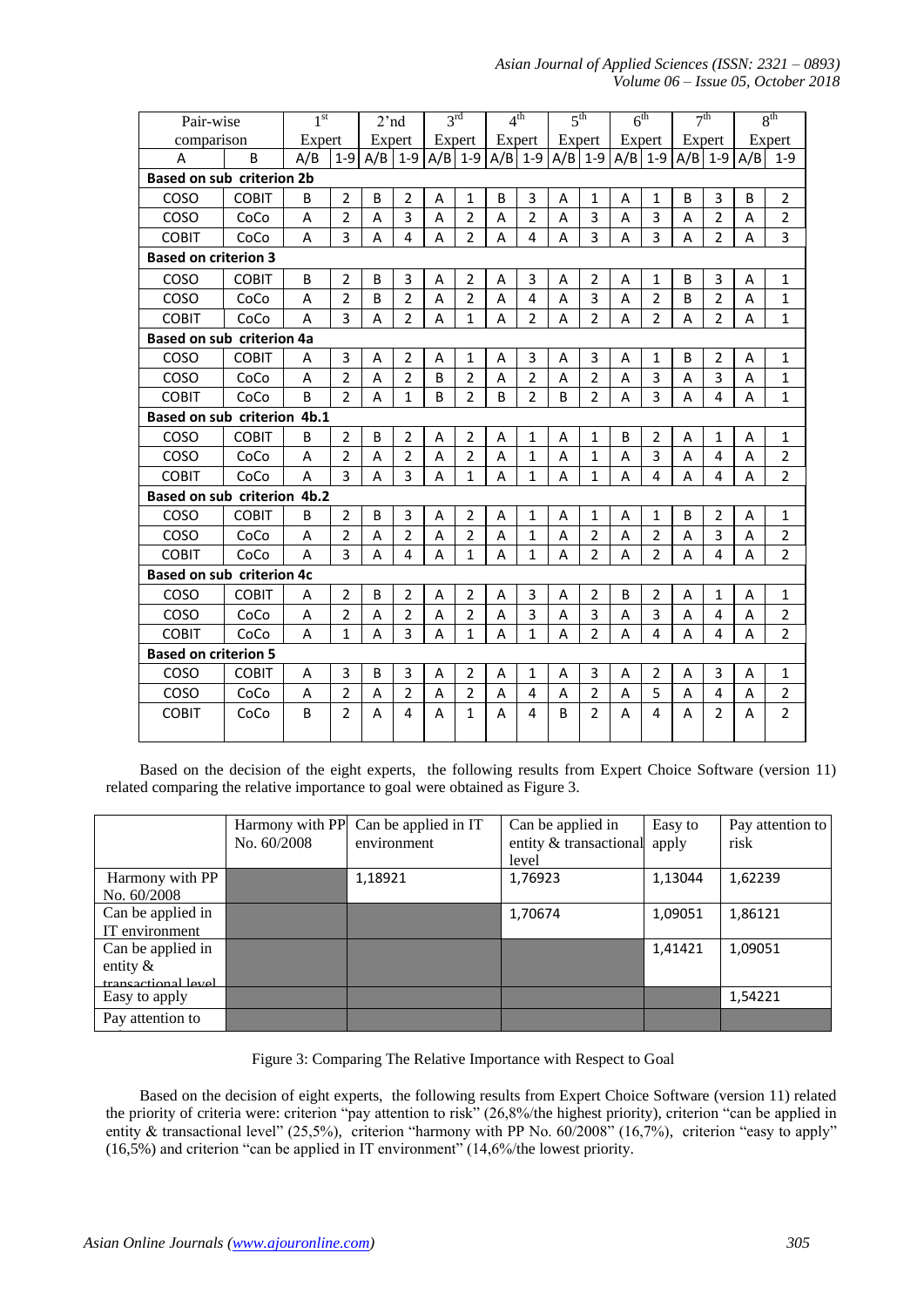Based on the decision of eight experts, the following results from Expert Choice Software (version 11) related the priority of alternatives were: COSO (43,8%), (35,6%), and CoCo (20,6%). Totally, from viewpoint of overall criteria, COSO was chosen as the highest priority alternative. In detail, COSO was chosen as the highest priority alternative from viewpoint of criterion "harmony with PP No. 60/2008", "easy to apply", and "pay attention to risk". From viewpoint of criterion "can be applied in IT environment" and "can be applied in entity and transactional level", COBIT was chosen the highest priority alternative. Thus in the case of ICOFR in Indonesia the results show more likely to be equal to the SEC's recomendation cited by James Hamilton (2017) as compared to Rubino and Vitolla's opinion (2014).

Based on the decision of eight experts, the following results from Expert Choice Software (version 11) related the Tree view as Figure 4.



**Alternatives** 

| $\sim$ | ,400       |
|--------|------------|
| COBIL  | <b>OEC</b> |
| CoCo   | ,zvo       |

Figure 4: Tree View

According to the Figure 4, in the context of criterion "can be applied in IT environment", the highest priority is sub criterion "general control" (50,9% of 14,6%) and the lowest priority is sub criterion "application control" (49,1%) of 14,6%). In the context of criterion "easy to apply", the highest priority is sub criterion "can be assessed its effectiveness" (36,9% of 16,5%) and the lowest priority is sub criterion "easy to understand" (30,8% of 16,5%). In the context of sub criterion "can be assessed its effectiveness", the highest priority is sub sub-criterion "implementation" (54,3% of 6,1%) and the lowest priority is sub sub criterion "design" (45,7% of 6,1%).

Table 3: Relationship criteria with alternatives of internal control framework

| Criteria/Sub criteria/Sub sub-criteria         | Weight | <b>COSO</b> | <b>COBIT</b> | CoCo  |
|------------------------------------------------|--------|-------------|--------------|-------|
| pay attention to risk                          | 26,8%  | 49,7%       | 31,6%        | 18,7% |
| can be applied in entity & transactional level | 25,5%  | 36,5%       | 40,0%        | 23,5% |
| harmony with PP No. 60/2008                    | 16,7%  | 57,2%       | 25,0%        | 17,8% |
| easy to apply                                  | 16,5%  | 42,0%       | 36,2%        | 21,8% |
| easy to understand                             | 5,1%   | 44,5%       | 28,0%        | 27,5% |
| clarity of control elements                    | 5,3%   | 45,7%       | 35,9%        | 18,3% |
| can be assessed its effectiveness              | 6,1%   | 36,9%       | 43,2%        | 20,0% |
| Design                                         | 2,8%   | 37,3%       | 42.6%        | 20,1% |
| Implementation                                 | 3.3%   | 36,5%       | 43,7%        | 19,8% |
| can be applied in IT environment               | 14,6%  | 38,2%       | 42,5%        | 19,3% |
| general control                                | 7,4%   | 43,6%       | 35,2%        | 21,3% |
| application control                            | 7,2%   | 31,6%       | 51,5%        | 16,9% |